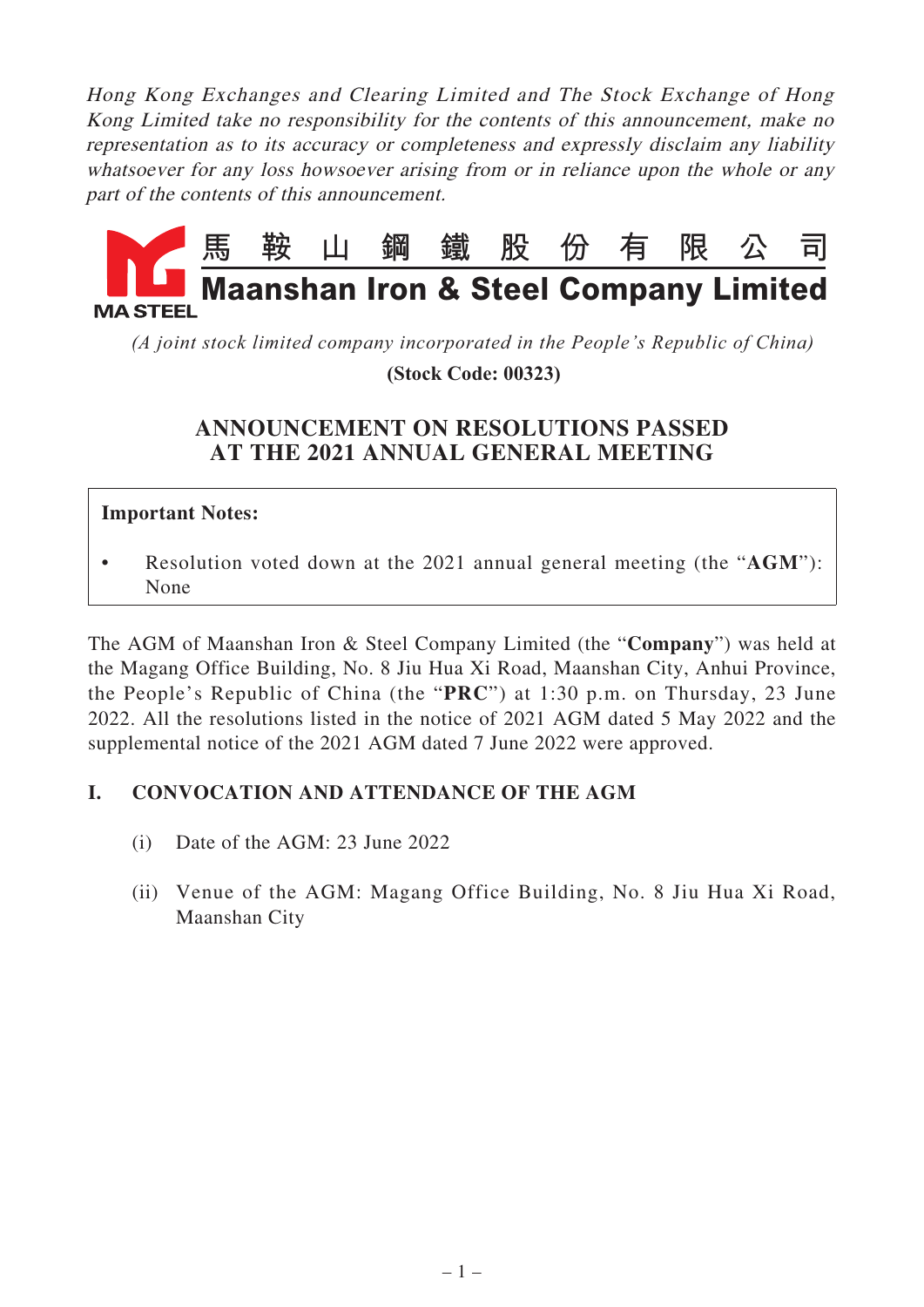(iii) Details of holders of ordinary shares and holders of preference shares with restored voting rights present at the AGM and their shareholdings:

| 1. | Total number of shareholders attending either in person<br>or by proxy                                                                              | 127              |
|----|-----------------------------------------------------------------------------------------------------------------------------------------------------|------------------|
|    | Among which: Number of holders of A shares                                                                                                          | 126              |
|    | Number of holders of overseas listed<br>foreign shares ( <i>H shares</i> )                                                                          |                  |
| 2. | Total number of shares with voting rights held by<br>shareholders present at the AGM (shares)                                                       | 4, 165, 439, 551 |
|    | Among which: Total number of shares held by holders<br>of A shares                                                                                  | 3,935,068,518    |
|    | Total number of shares held by holders<br>of overseas listed foreign shares<br>(H shares)                                                           | 230, 371, 033    |
| 3. | Percentage of shares with voting rights held by holders<br>present at the AGM to total number of shares with<br>voting rights of the Company $(\%)$ | 53.570           |
|    | Among which: Shares held by holders of A shares to<br>total number of shares $(\%)$                                                                 | 50.607           |
|    | Shares held by holders of overseas<br>listed foreign shares (H shares) to                                                                           |                  |
|    | total number of shares $(\%)$                                                                                                                       | 2.963            |

- (iv) Voting was held in compliance with stipulations of the Company Law of the People's Republic of China and the Articles of Association of the Company. The AGM was presided over by Mr. Ding Yi, the chairman of the Company.
- (v) Directors, supervisors and senior management members present at the AGM
	- 1. 4 out of 5 current directors of the Company were present at the AGM; Wang Xianzhu, an independent director, was unable to attend the meeting due to other business arrangement.
	- 2. 4 out of 5 current supervisors of the Company were present at the AGM; Geng Jingyan, a supervisor, was unable to attend the meeting due to other business arrangement.
	- 3. Ms. He Hongyun, secretary to the board of directors, and Mr. Zhang Maohan, the senior management member, were present at the AGM.

In addition, Mr. Zhang Chengdong and Ms. Zhang Yiji, lawyers from Beijing Dentons Law Office LLP (Nanjing) appointed by the Company, attended the AGM. Da Hua Certified Public Accountants (Special General Partnership) Anhui Branch acted as the scrutineer of the AGM, and Mr. Wang Yuan attended the AGM on behalf of the institute.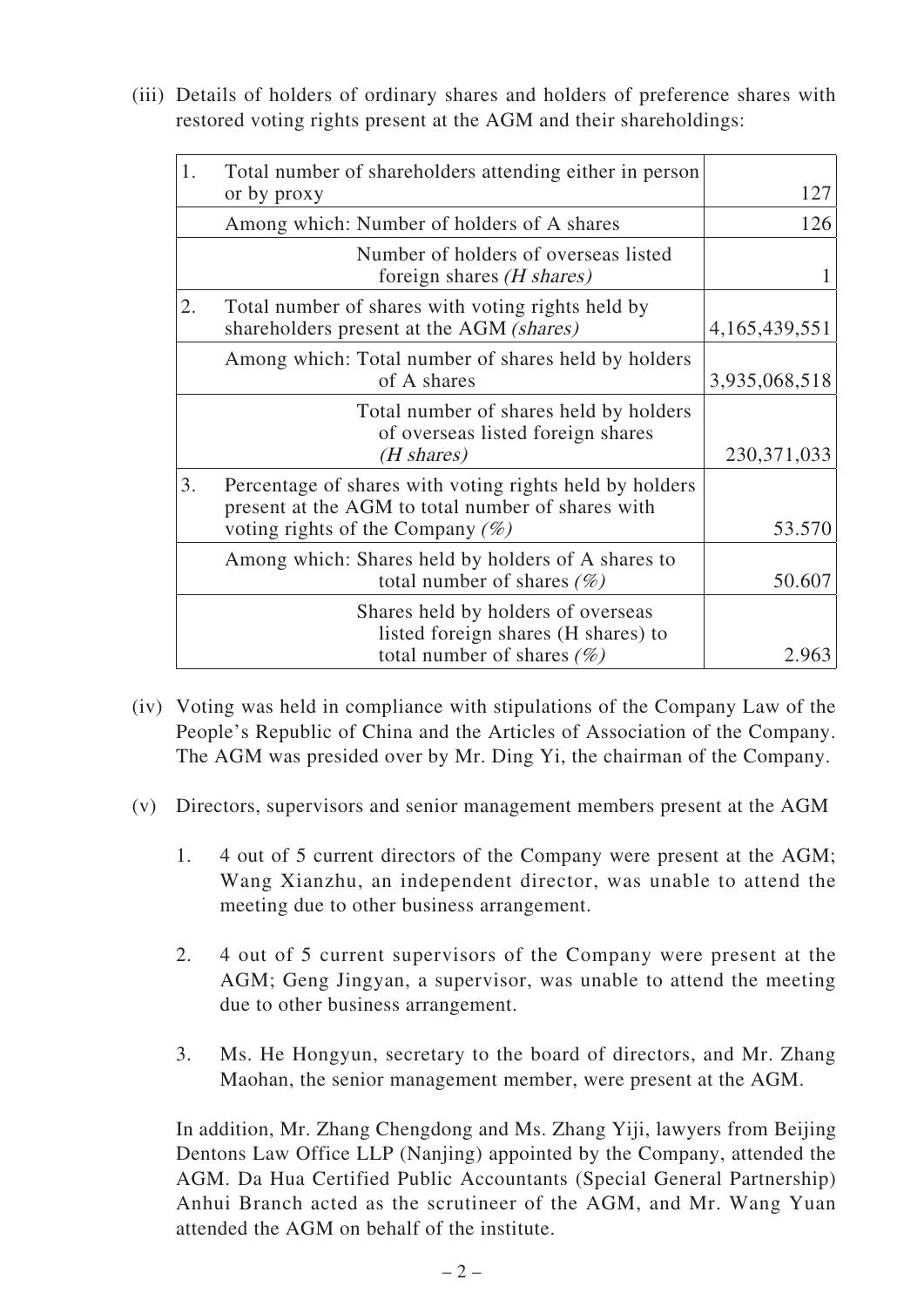#### **II. DELIBERATION OF THE RESOLUTIONS**

#### **(I) Resolutions for non-cumulative voting**

#### **1. Resolution: To consider and approve the work report of the board of directors for the year 2021**

Result: Approved

Voting results:

|                                     | For                |                               | <b>Against</b>     |                               |
|-------------------------------------|--------------------|-------------------------------|--------------------|-------------------------------|
| <b>Type of shareholders</b>         | Number of<br>votes | Percentage<br>$\mathscr{G}_o$ | Number of<br>votes | Percentage<br>$\mathscr{G}_o$ |
| A shareholders                      | 3,934,966,418      | 100.00                        | 102,100            | 0.00                          |
| H shareholders                      | 228,051,033        | 98.99                         | 2,320,000          | 1.01                          |
| Total number of<br>ordinary shares: | 4, 163, 017, 451   | 99.94                         | 2,422,100          | 0.06                          |

### **2. Resolution: To consider and approve the work report of the supervisory committee for the year 2021**

Result: Approved

|                                     | For                |                      | <b>Against</b>     |                      |
|-------------------------------------|--------------------|----------------------|--------------------|----------------------|
| Type of shareholders                | Number of<br>votes | Percentage<br>$(\%)$ | Number of<br>votes | Percentage<br>$(\%)$ |
| A shareholders                      | 3,934,966,418      | 100.00               | 102,100            | 0.00                 |
| H shareholders                      | 228,051,033        | 98.99                | 2,320,000          | 1.01                 |
| Total number of<br>ordinary shares: | 4,163,017,451      | 99.94                | 2,422,100          | 0.06                 |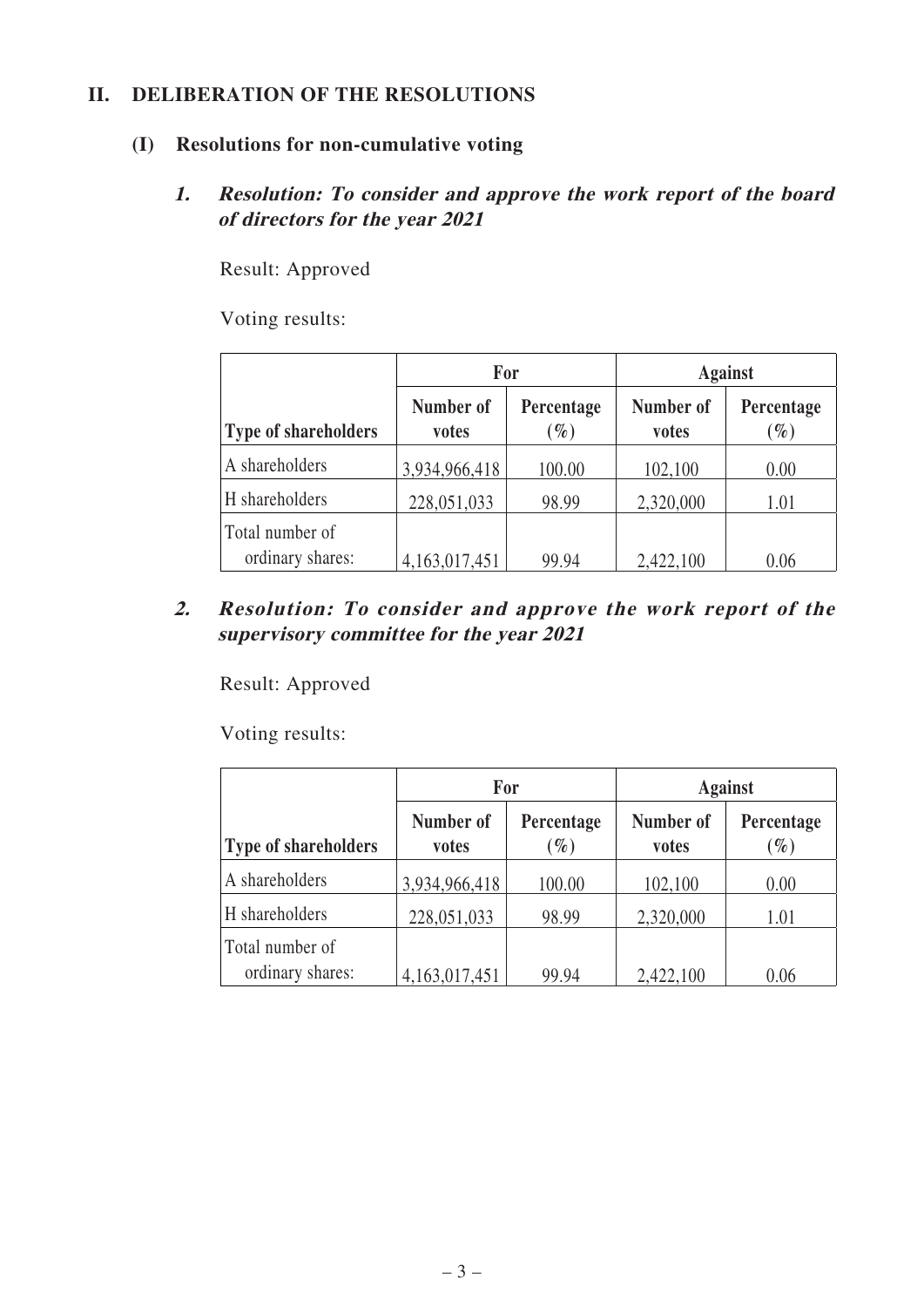### **3. Resolution: To consider and approve the audited financial statements for the year 2021**

Result: Approved

Voting results:

|                                     | <b>For</b>         |                               | <b>Against</b>     |                               |
|-------------------------------------|--------------------|-------------------------------|--------------------|-------------------------------|
| <b>Type of shareholders</b>         | Number of<br>votes | Percentage<br>$\mathscr{G}_o$ | Number of<br>votes | Percentage<br>$\mathscr{G}_o$ |
| A shareholders                      | 3,934,966,418      | 100.00                        | 102,100            | 0.00                          |
| H shareholders                      | 228,051,033        | 98.99                         | 2,320,000          | 1.01                          |
| Total number of<br>ordinary shares: | 4,163,017,451      | 99.94                         | 2,422,100          | 0.06                          |

**4. Resolution: To consider and approve the proposal of the appointment of Ernst & Young Hua Ming LLP as the Company's auditor for the year 2022, and to authorise the board of directors to determine its remuneration**

Result: Approved

|                                     | For                |                               | <b>Against</b>     |                               |
|-------------------------------------|--------------------|-------------------------------|--------------------|-------------------------------|
| Type of shareholders                | Number of<br>votes | Percentage<br>$\mathscr{G}_o$ | Number of<br>votes | Percentage<br>$\mathscr{G}_o$ |
| A shareholders                      | 3,930,154,758      | 99.88                         | 4,743,360          | 0.12                          |
| H shareholders                      | 191,418,858        | 83.09                         | 38,952,175         | 16.91                         |
| Total number of<br>ordinary shares: | 4, 121, 573, 616   | 98.95                         | 43,695,535         | 1.05                          |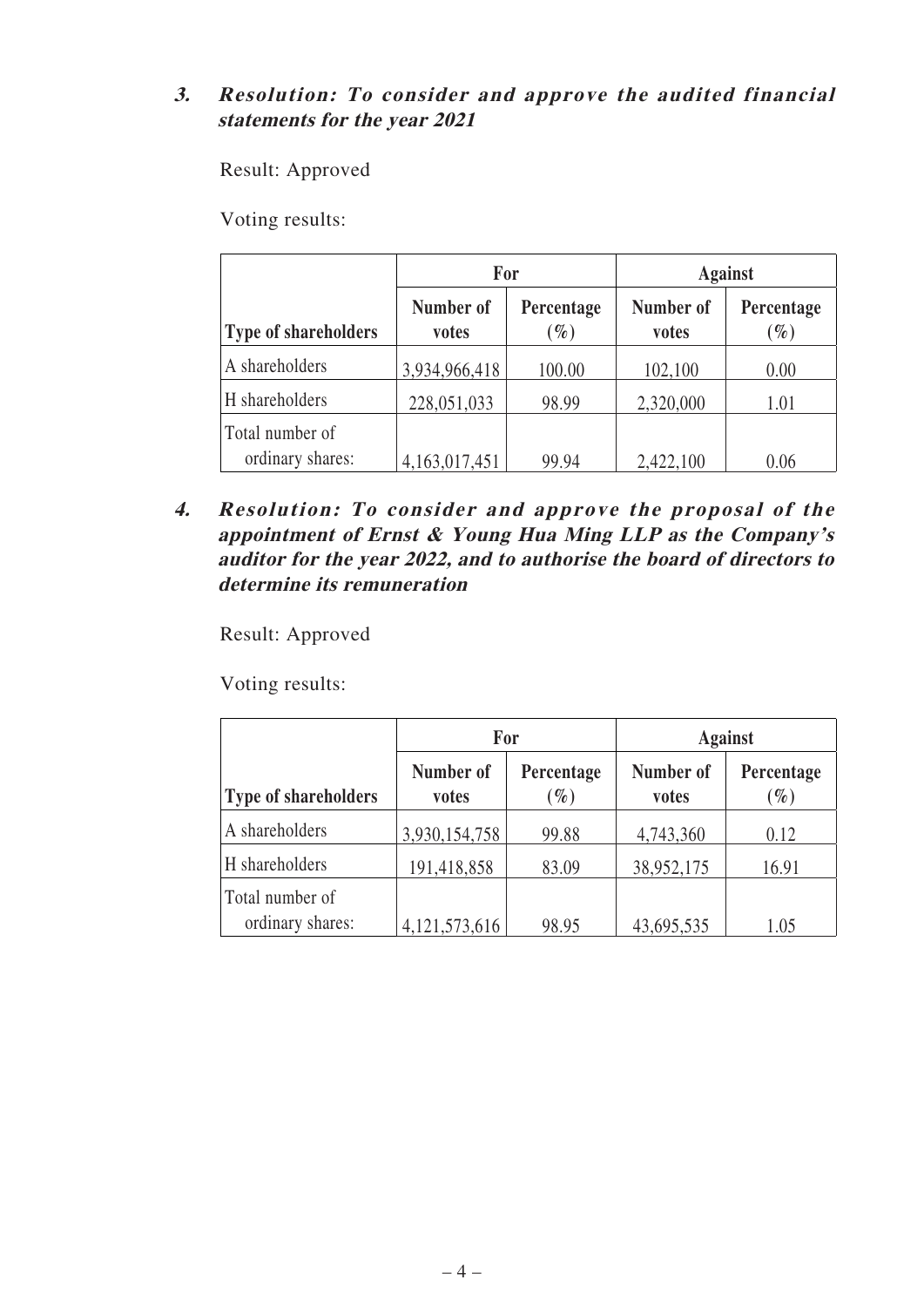## **5. Resolution: To consider and approve the final profit distribution plan for the year 2021**

Result: Approved

Voting results:

|                                     | <b>For</b>         |                               | <b>Against</b>     |                               |
|-------------------------------------|--------------------|-------------------------------|--------------------|-------------------------------|
| <b>Type of shareholders</b>         | Number of<br>votes | Percentage<br>$\mathscr{G}_o$ | Number of<br>votes | Percentage<br>$\mathscr{G}_0$ |
| A shareholders                      | 3,934,966,518      | 100.00                        | 102,000            | 0.00                          |
| H shareholders                      | 229,371,033        | 99.57                         | 1,000,000          | 0.43                          |
| Total number of<br>ordinary shares: | 4, 164, 337, 551   | 99.97                         | 1,102,000          | 0.03                          |

**6. Resolution: To consider and approve the salary of directors, supervisors and senior management for the year 2021**

Result: Approved

|                                     | For                |                               | <b>Against</b>     |                               |  |
|-------------------------------------|--------------------|-------------------------------|--------------------|-------------------------------|--|
| <b>Type of shareholders</b>         | Number of<br>votes | Percentage<br>$\mathscr{G}_o$ | Number of<br>votes | Percentage<br>$\mathscr{G}_o$ |  |
| A shareholders                      | 3,934,796,018      | 100.00                        | 102,100            | 0.00                          |  |
| H shareholders                      | 229, 371, 033      | 99.57                         | 1,000,000          | 0.43                          |  |
| Total number of<br>ordinary shares: | 4, 164, 167, 051   | 99.97                         | 1,102,100          | 0.03                          |  |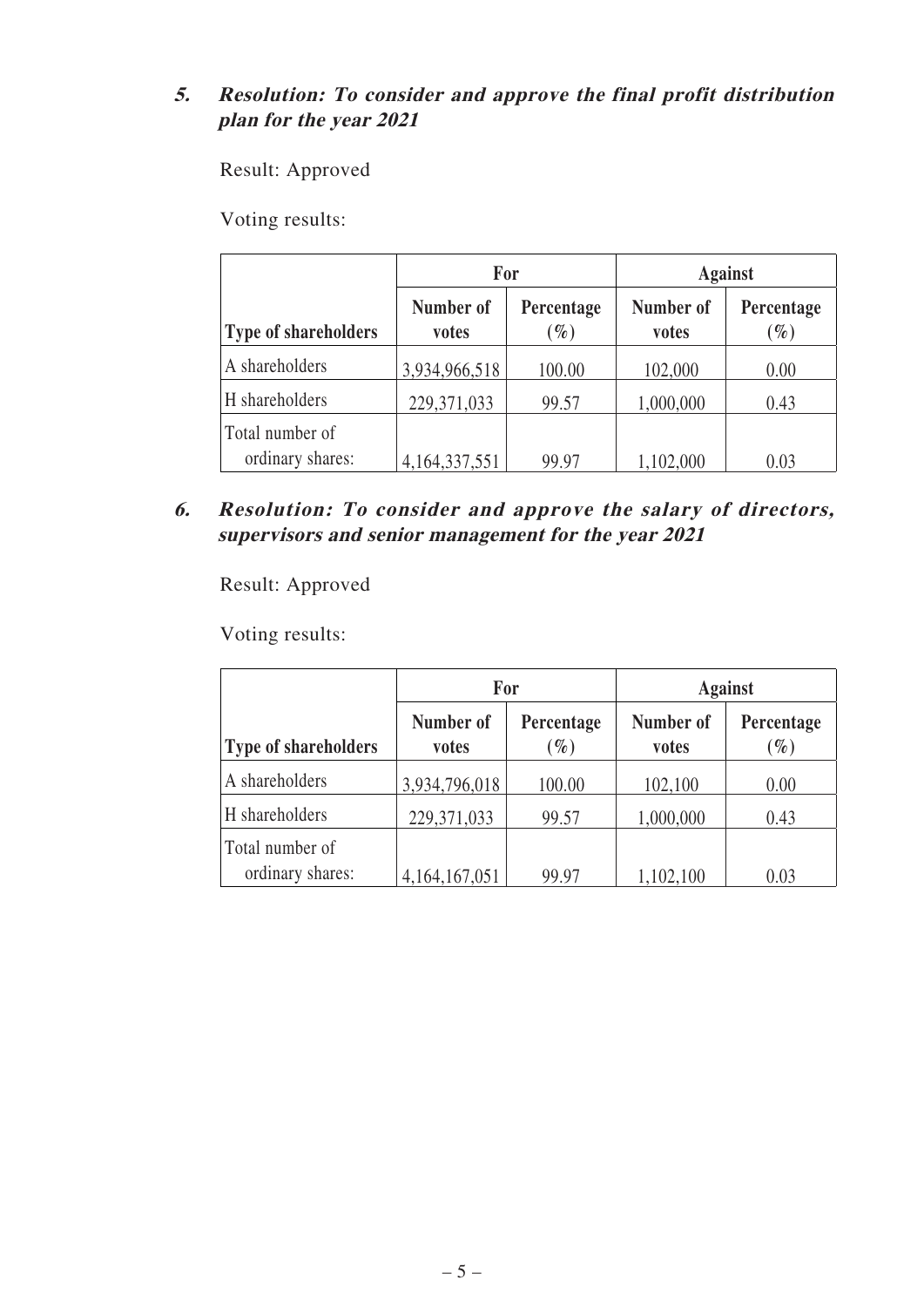### **7. Resolution: To consider and approve the Administrative Measures on the Performance and Remuneration of the Directors, Supervisors and Senior Management of the Company**

Result: Approved

Voting results:

|                                     | For<br>Number of<br>Percentage<br>$\mathscr{G}_o$<br>votes |       | <b>Against</b>     |                      |
|-------------------------------------|------------------------------------------------------------|-------|--------------------|----------------------|
| <b>Type of shareholders</b>         |                                                            |       | Number of<br>votes | Percentage<br>$(\%)$ |
| A shareholders                      | 3,901,687,305                                              | 99.15 | 33,381,213         | 0.85                 |
| H shareholders                      | 105,609,246                                                | 45.84 | 124,761,787        | 54.16                |
| Total number of<br>ordinary shares: | 4,007,296,551                                              | 96.20 | 158,143,000        | 3.80                 |

**8. Resolution: To consider and approve the resolution on capital reduction and restructuring of Anhui Ma Steel Chemical Energy Technology Co., Ltd.**

Result: Approved

|                                     | For                |                      | <b>Against</b>     |                               |
|-------------------------------------|--------------------|----------------------|--------------------|-------------------------------|
| Type of shareholders                | Number of<br>votes | Percentage<br>$(\%)$ | Number of<br>votes | Percentage<br>$\mathscr{G}_o$ |
| A shareholders                      | 235,160,190        | 87.47                | 33,680,313         | 12.53                         |
| H shareholders                      | 87,170,201         | 40.70                | 127,005,787        | 59.30                         |
| Total number of<br>ordinary shares: | 322,330,391        | 66.73                | 160,686,100        | 33.27                         |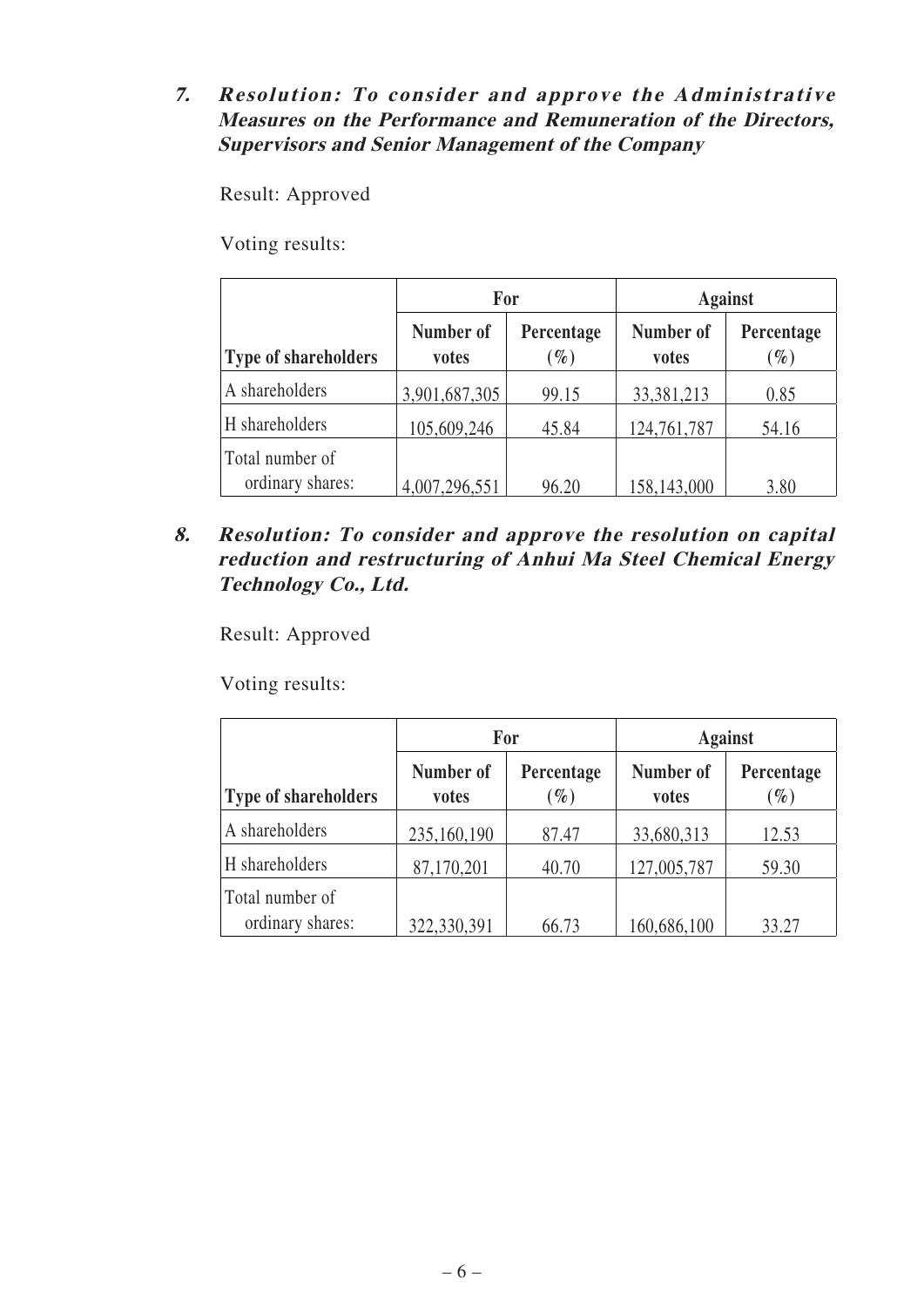### **9. Resolution: To consider and approve the resolution on the issuance of short-term financing notes by the Company**

Result: Approved

Voting results:

|                                     | <b>For</b>         |                    | <b>Against</b>     |                               |
|-------------------------------------|--------------------|--------------------|--------------------|-------------------------------|
| <b>Type of shareholders</b>         | Number of<br>votes | Percentage<br>$\%$ | Number of<br>votes | Percentage<br>$\mathscr{G}_0$ |
| A shareholders                      | 3,930,545,718      | 99.89              | 4,522,800          | 0.11                          |
| H shareholders                      | 226,551,583        | 98.34              | 3,819,450          | 1.66                          |
| Total number of<br>ordinary shares: | 4,157,097,301      | 99.80              | 8,342,250          | 0.20                          |

**10. Resolution: To consider and approve the resolution on the plan for the public issuance of corporate bonds**

**10.01**. Resolution: Issue size

Result: Approved

|                             | For                |                      | <b>Against</b>     |                      |  |
|-----------------------------|--------------------|----------------------|--------------------|----------------------|--|
| Type of<br>shareholders     | Number of<br>votes | Percentage<br>$(\%)$ | Number of<br>votes | Percentage<br>$(\%)$ |  |
| A shareholders              | 3,930,545,718      | 99.89                | 4,522,800          | 0.11                 |  |
| H shareholders              | 226,551,583        | 98.34                | 3,819,450          | 1.66                 |  |
| Total number<br>of ordinary |                    |                      |                    |                      |  |
| shares:                     | 4,157,097,301      | 99.80                | 8,342,250          | 0.20                 |  |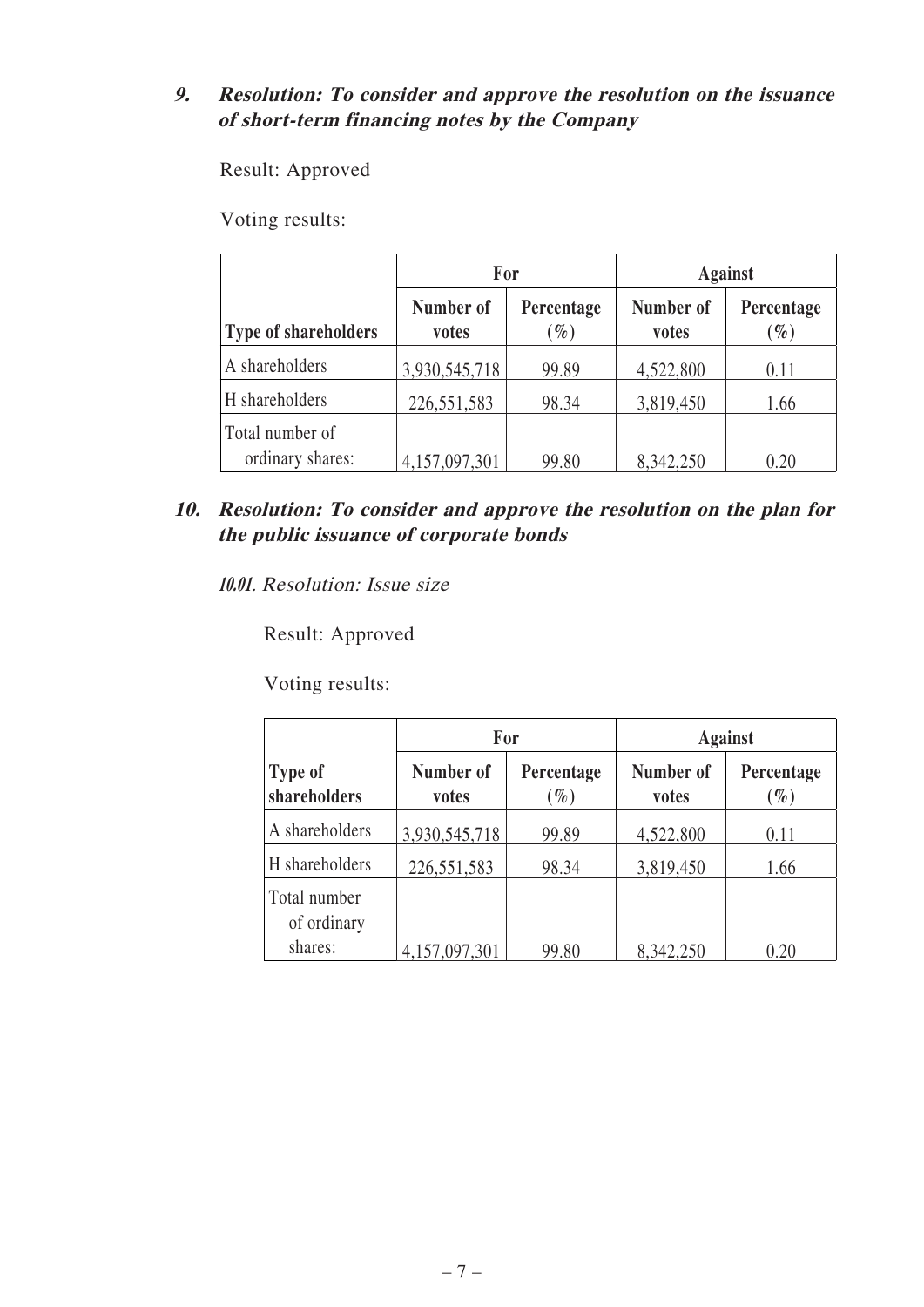# Voting results:

|                                |                    | For                  | <b>Against</b>     |                      |  |
|--------------------------------|--------------------|----------------------|--------------------|----------------------|--|
| <b>Type of</b><br>shareholders | Number of<br>votes | Percentage<br>$(\%)$ | Number of<br>votes | Percentage<br>$(\%)$ |  |
| A shareholders                 | 3,930,545,718      | 99.89                | 4,522,800          | 0.11                 |  |
| H shareholders                 | 226,551,583        | 98.34                | 3,819,450          | 1.66                 |  |
| Total number<br>of ordinary    |                    |                      |                    |                      |  |
| shares:                        | 4,157,097,301      | 99.80                | 8,342,250          | 0.20                 |  |

10.03. Resolution: Maturity of the bonds

# Result: Approved

|                             |                    | For                  | <b>Against</b>     |                      |  |
|-----------------------------|--------------------|----------------------|--------------------|----------------------|--|
| Type of<br>shareholders     | Number of<br>votes | Percentage<br>$(\%)$ | Number of<br>votes | Percentage<br>$(\%)$ |  |
| A shareholders              | 3,930,545,718      | 99.89                | 4,522,800          | 0.11                 |  |
| H shareholders              | 226,551,583        | 98.34                | 3,819,450          | 1.66                 |  |
| Total number<br>of ordinary |                    |                      |                    |                      |  |
| shares:                     | 4,157,097,301      | 99.80                | 8,342,250          | 0.20                 |  |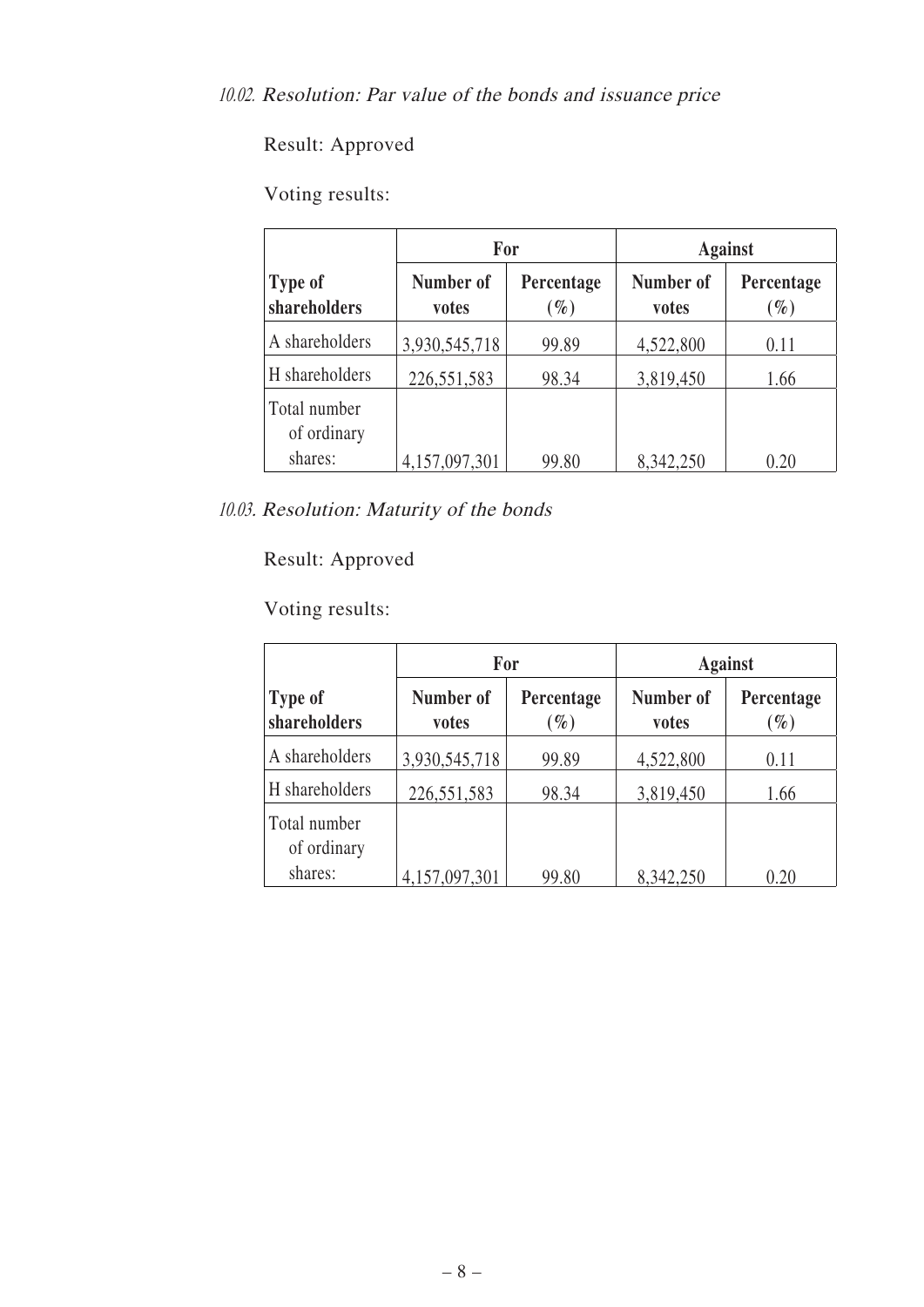## 10.04 Resolution: Interest rate of the bonds and repayment of principal and interest

Result: Approved

Voting results:

|                                | For                |                      | <b>Against</b>     |                      |  |
|--------------------------------|--------------------|----------------------|--------------------|----------------------|--|
| <b>Type of</b><br>shareholders | Number of<br>votes | Percentage<br>$(\%)$ | Number of<br>votes | Percentage<br>$(\%)$ |  |
| A shareholders                 | 3,930,545,718      | 99.89                | 4,522,800          | 0.11                 |  |
| H shareholders                 | 226,551,583        | 98.34                | 3,819,450          | 1.66                 |  |
| Total number<br>of ordinary    |                    |                      |                    |                      |  |
| shares:                        | 4,157,097,301      | 99.80                | 8,342,250          | 0.20                 |  |

10.05. Resolution: Issuance methods

Result: Approved

|                                | For                |                      | <b>Against</b>     |                      |  |
|--------------------------------|--------------------|----------------------|--------------------|----------------------|--|
| <b>Type of</b><br>shareholders | Number of<br>votes | Percentage<br>$(\%)$ | Number of<br>votes | Percentage<br>$(\%)$ |  |
| A shareholders                 | 3,930,545,718      | 99.89                | 4,522,800          | 0.11                 |  |
| H shareholders                 | 226,551,583        | 98.34                | 3,819,450          | 1.66                 |  |
| Total number<br>of ordinary    |                    |                      |                    |                      |  |
| shares:                        | 4,157,097,301      | 99.80                | 8,342,250          | 0.20                 |  |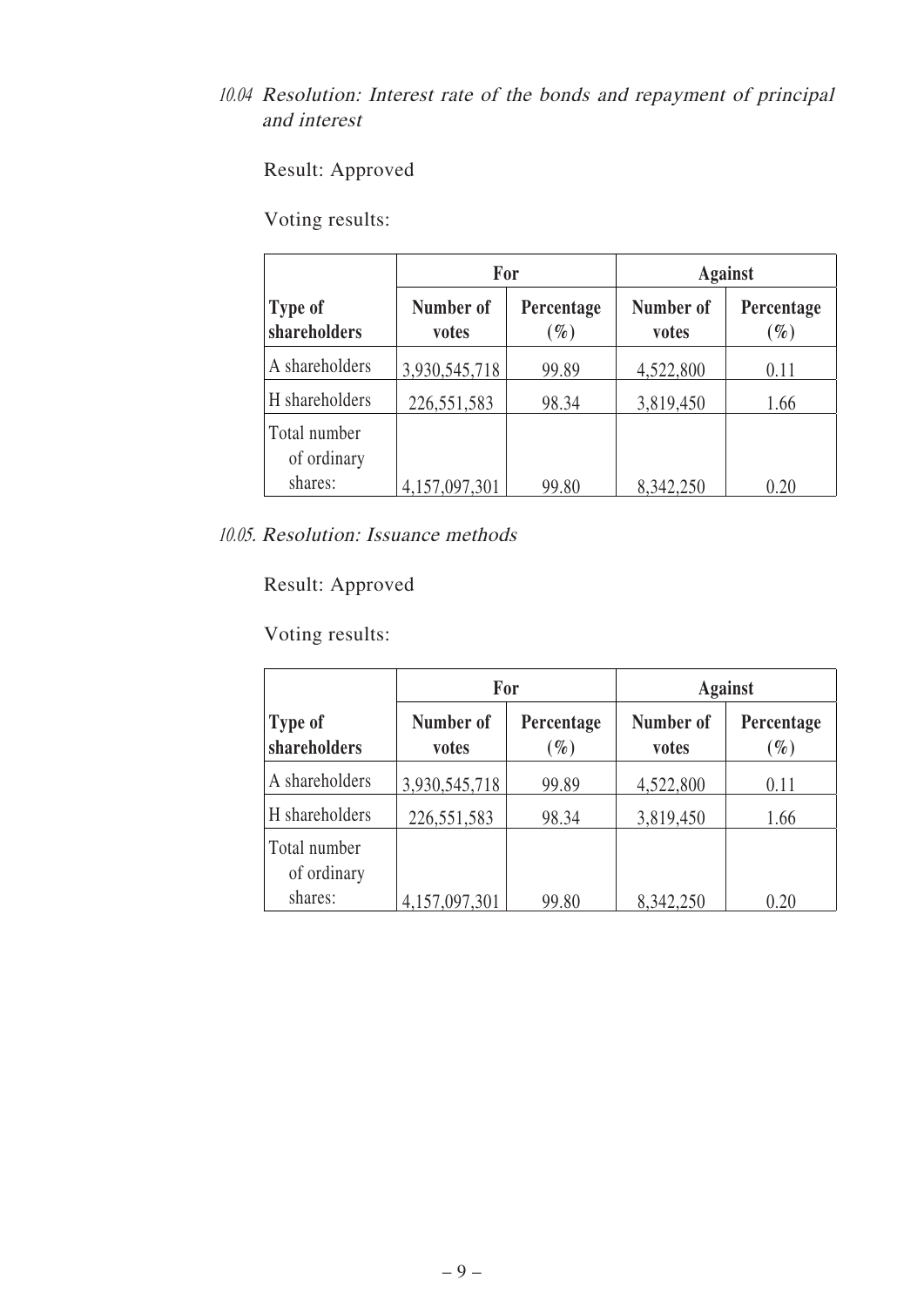## 10.06. Resolution: Issue target and placement arrangement to shareholders of the Company

Result: Approved

Voting results:

|                                | For                |                               | <b>Against</b>     |                      |  |
|--------------------------------|--------------------|-------------------------------|--------------------|----------------------|--|
| <b>Type of</b><br>shareholders | Number of<br>votes | Percentage<br>$\mathscr{G}_o$ | Number of<br>votes | Percentage<br>$(\%)$ |  |
| A shareholders                 | 3,930,545,718      | 99.89                         | 4,522,800          | 0.11                 |  |
| H shareholders                 | 226,551,583        | 98.34                         | 3,819,450          | 1.66                 |  |
| Total number<br>of ordinary    |                    |                               |                    |                      |  |
| shares:                        | 4,157,097,301      | 99.80                         | 8,342,250          | 0.20                 |  |

10.07. Resolution: Use of proceeds

Result: Approved

|                                | For                |                      | <b>Against</b>     |                      |  |
|--------------------------------|--------------------|----------------------|--------------------|----------------------|--|
| <b>Type of</b><br>shareholders | Number of<br>votes | Percentage<br>$(\%)$ | Number of<br>votes | Percentage<br>$(\%)$ |  |
| A shareholders                 | 3,930,545,718      | 99.89                | 4,522,800          | 0.11                 |  |
| H shareholders                 | 226,551,583        | 98.34                | 3,819,450          | 1.66                 |  |
| Total number<br>of ordinary    |                    |                      |                    |                      |  |
| shares:                        | 4,157,097,301      | 99.80                | 8,342,250          | 0.20                 |  |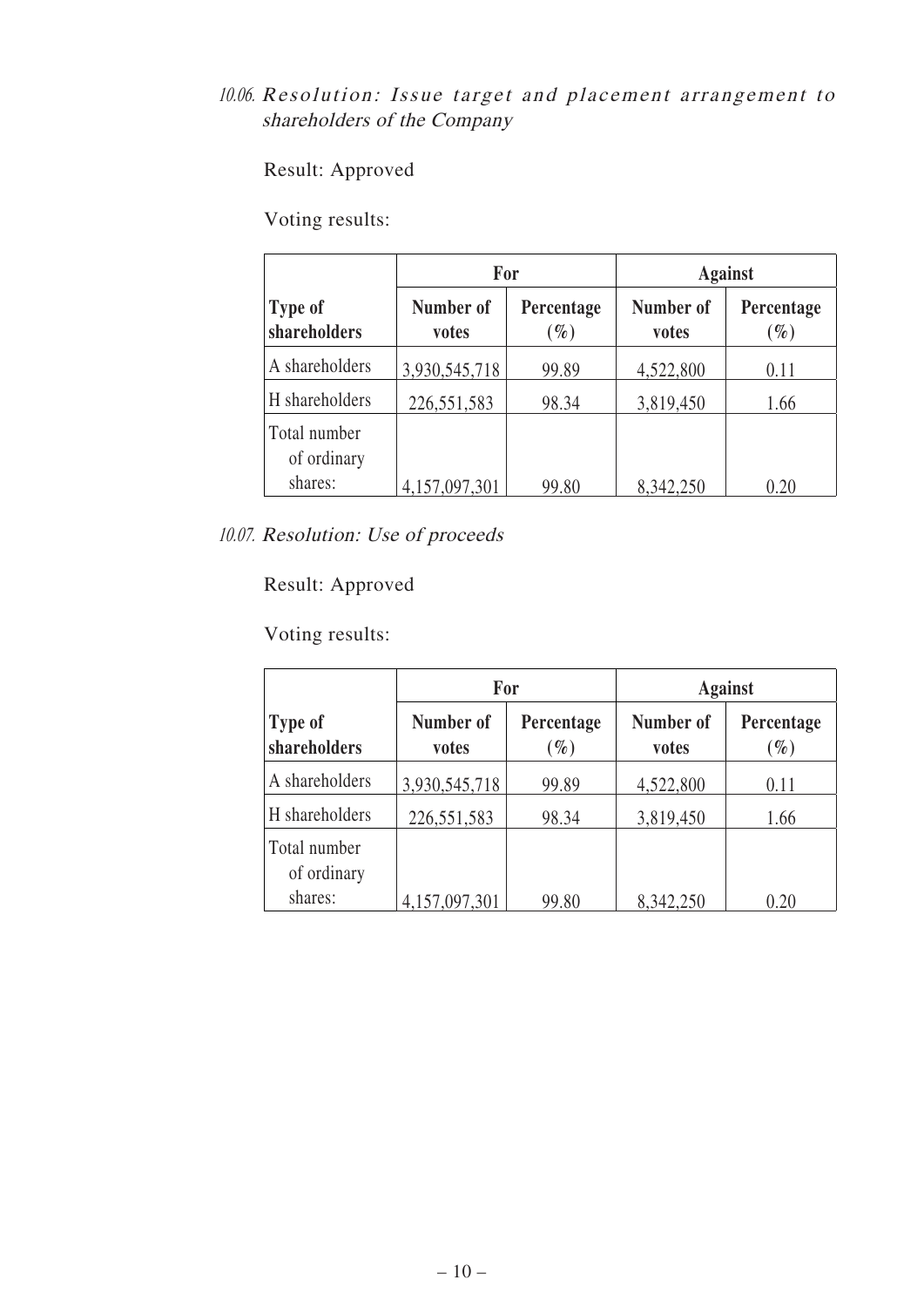# Voting results:

|                                | For                |                      | <b>Against</b>     |                      |  |
|--------------------------------|--------------------|----------------------|--------------------|----------------------|--|
| <b>Type of</b><br>shareholders | Number of<br>votes | Percentage<br>$(\%)$ | Number of<br>votes | Percentage<br>$(\%)$ |  |
| A shareholders                 | 3,930,595,718      | 99.89                | 4,472,800          | 0.11                 |  |
| H shareholders                 | 226,551,583        | 98.34                | 3,819,450          | 1.66                 |  |
| Total number<br>of ordinary    |                    |                      |                    |                      |  |
| shares:                        | 4, 157, 147, 301   | 99.80                | 8,292,250          | 0.20                 |  |

<sup>10.09.</sup> Resolution: Credit status and protective measures for repayment of the Company

# Result: Approved

|                                | For                |                      | <b>Against</b>     |                      |  |
|--------------------------------|--------------------|----------------------|--------------------|----------------------|--|
| <b>Type of</b><br>shareholders | Number of<br>votes | Percentage<br>$(\%)$ | Number of<br>votes | Percentage<br>$(\%)$ |  |
| A shareholders                 | 3,930,545,718      | 99.89                | 4,522,800          | 0.11                 |  |
| H shareholders                 | 226,551,583        | 98.34                | 3,819,450          | 1.66                 |  |
| Total number<br>of ordinary    |                    |                      |                    |                      |  |
| shares:                        | 4,157,097,301      | 99.80                | 8,342,250          | 0.20                 |  |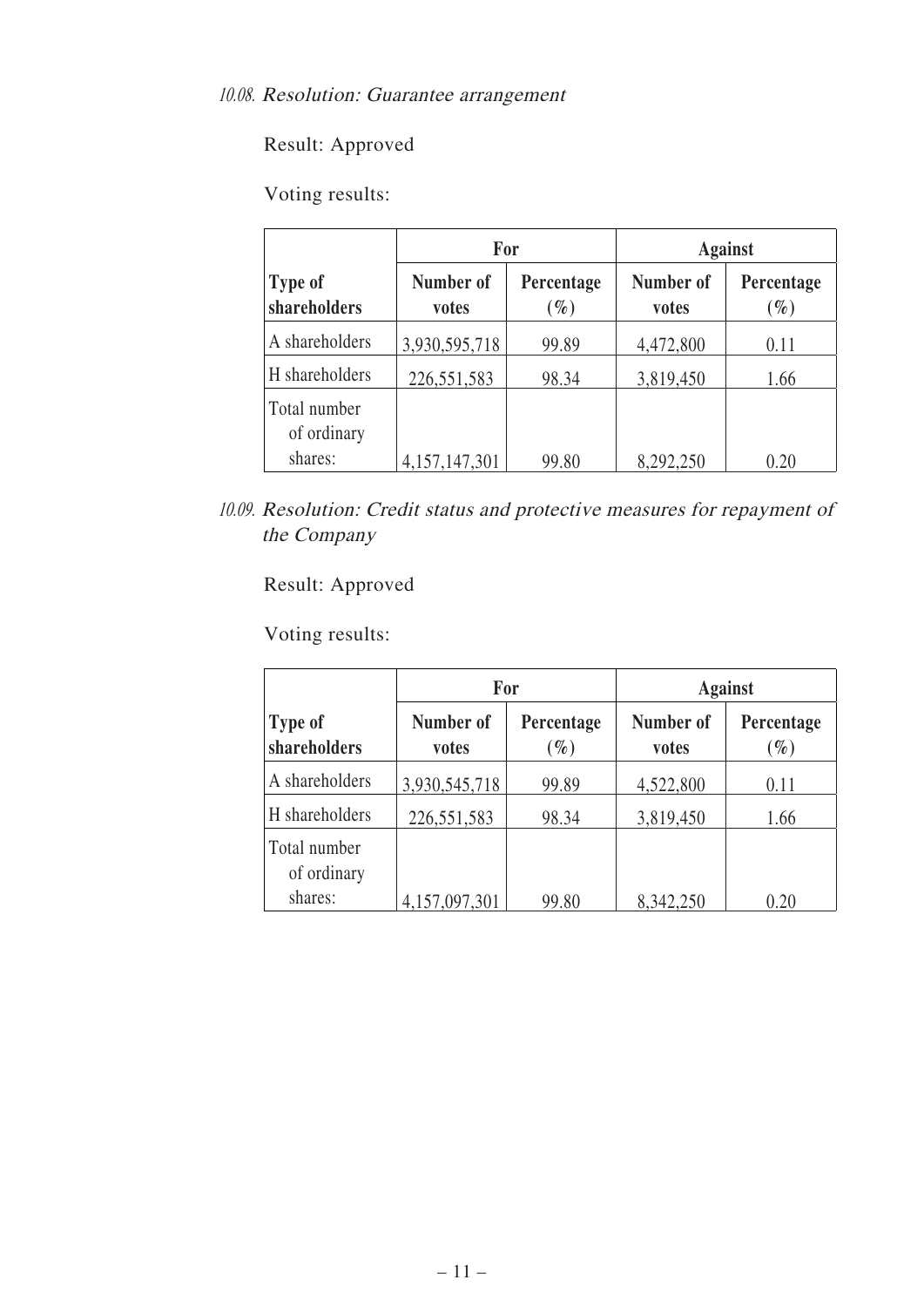# Voting results:

|                                |                    | For                  | <b>Against</b>     |                      |  |
|--------------------------------|--------------------|----------------------|--------------------|----------------------|--|
| <b>Type of</b><br>shareholders | Number of<br>votes | Percentage<br>$(\%)$ | Number of<br>votes | Percentage<br>$(\%)$ |  |
| A shareholders                 | 3,930,545,718      | 99.89                | 4,522,800          | 0.11                 |  |
| H shareholders                 | 226,551,583        | 98.34                | 3,819,450          | 1.66                 |  |
| Total number<br>of ordinary    |                    |                      |                    |                      |  |
| shares:                        | 4,157,097,301      | 99.80                | 8,342,250          | 0.20                 |  |

10.11. Resolution: Listing arrangements for bonds

# Result: Approved

|                             | For                |                      | <b>Against</b>     |                      |  |
|-----------------------------|--------------------|----------------------|--------------------|----------------------|--|
| Type of<br>shareholders     | Number of<br>votes | Percentage<br>$(\%)$ | Number of<br>votes | Percentage<br>$(\%)$ |  |
| A shareholders              | 3,930,545,718      | 99.89                | 4,472,800          | 0.11                 |  |
| H shareholders              | 226,551,583        | 98.34                | 3,819,450          | 1.66                 |  |
| Total number<br>of ordinary |                    |                      |                    |                      |  |
| shares:                     | 4,157,097,301      | 99.80                | 8,292,250          | 0.20                 |  |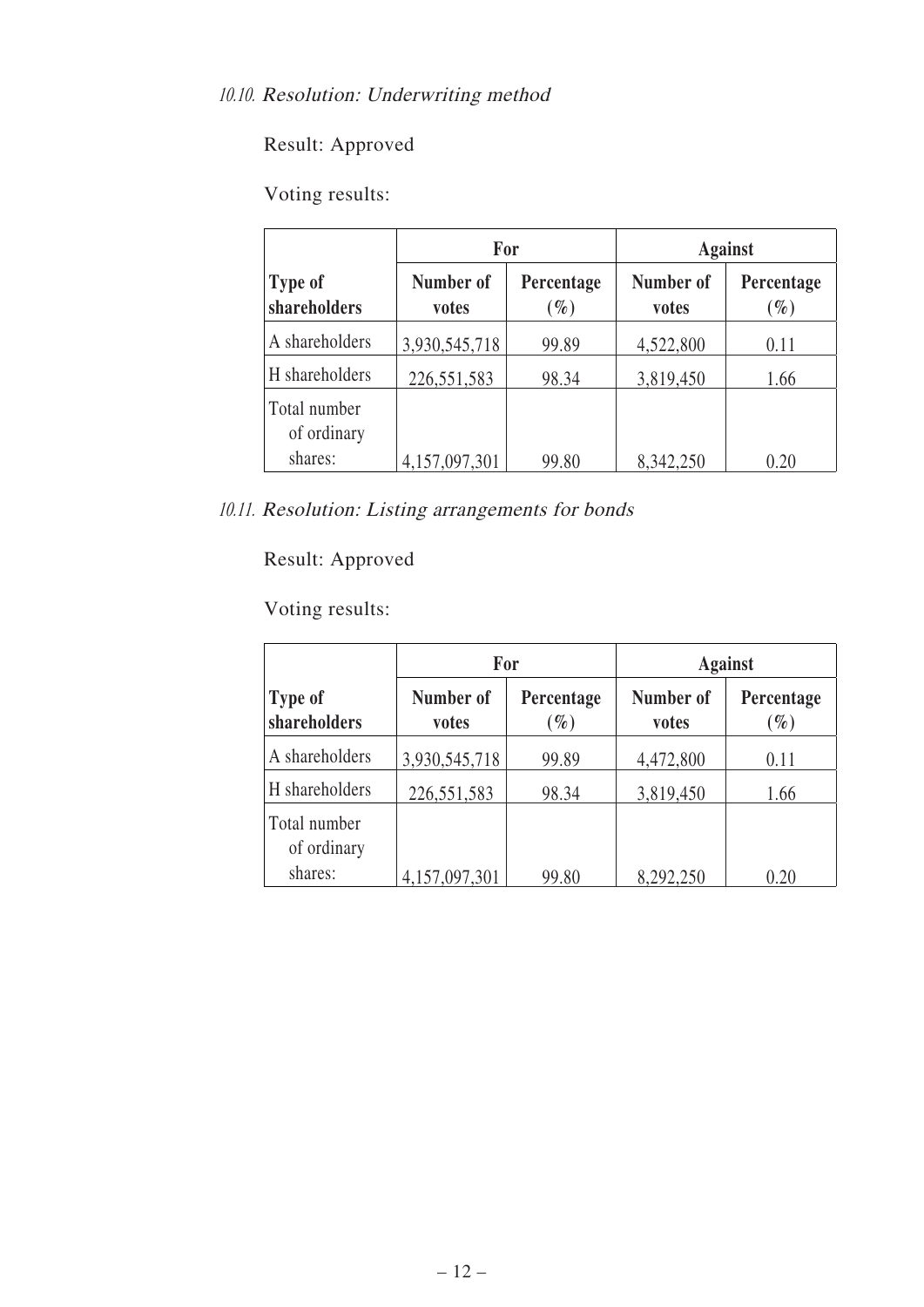# Voting results:

|                                |                    | For                  | <b>Against</b>     |                      |  |
|--------------------------------|--------------------|----------------------|--------------------|----------------------|--|
| <b>Type of</b><br>shareholders | Number of<br>votes | Percentage<br>$(\%)$ | Number of<br>votes | Percentage<br>$(\%)$ |  |
| A shareholders                 | 3,930,545,718      | 99.89                | 4,522,800          | 0.11                 |  |
| H shareholders                 | 226,551,583        | 98.34                | 3,819,450          | 1.66                 |  |
| Total number<br>of ordinary    |                    |                      |                    |                      |  |
| shares:                        | 4,157,097,301      | 99.80                | 8,342,250          | 0.20                 |  |

10.13. Resolution: Authorization matters

# Result: Approved

|                             | For                |                      | <b>Against</b>     |                      |  |
|-----------------------------|--------------------|----------------------|--------------------|----------------------|--|
| Type of<br>shareholders     | Number of<br>votes | Percentage<br>$(\%)$ | Number of<br>votes | Percentage<br>$(\%)$ |  |
| A shareholders              | 3,930,545,718      | 99.89                | 4,522,800          | 0.11                 |  |
| H shareholders              | 226,551,583        | 98.34                | 3,819,450          | 1.66                 |  |
| Total number<br>of ordinary |                    |                      |                    |                      |  |
| shares:                     | 4,157,097,301      | 99.80                | 8,342,250          | 0.20                 |  |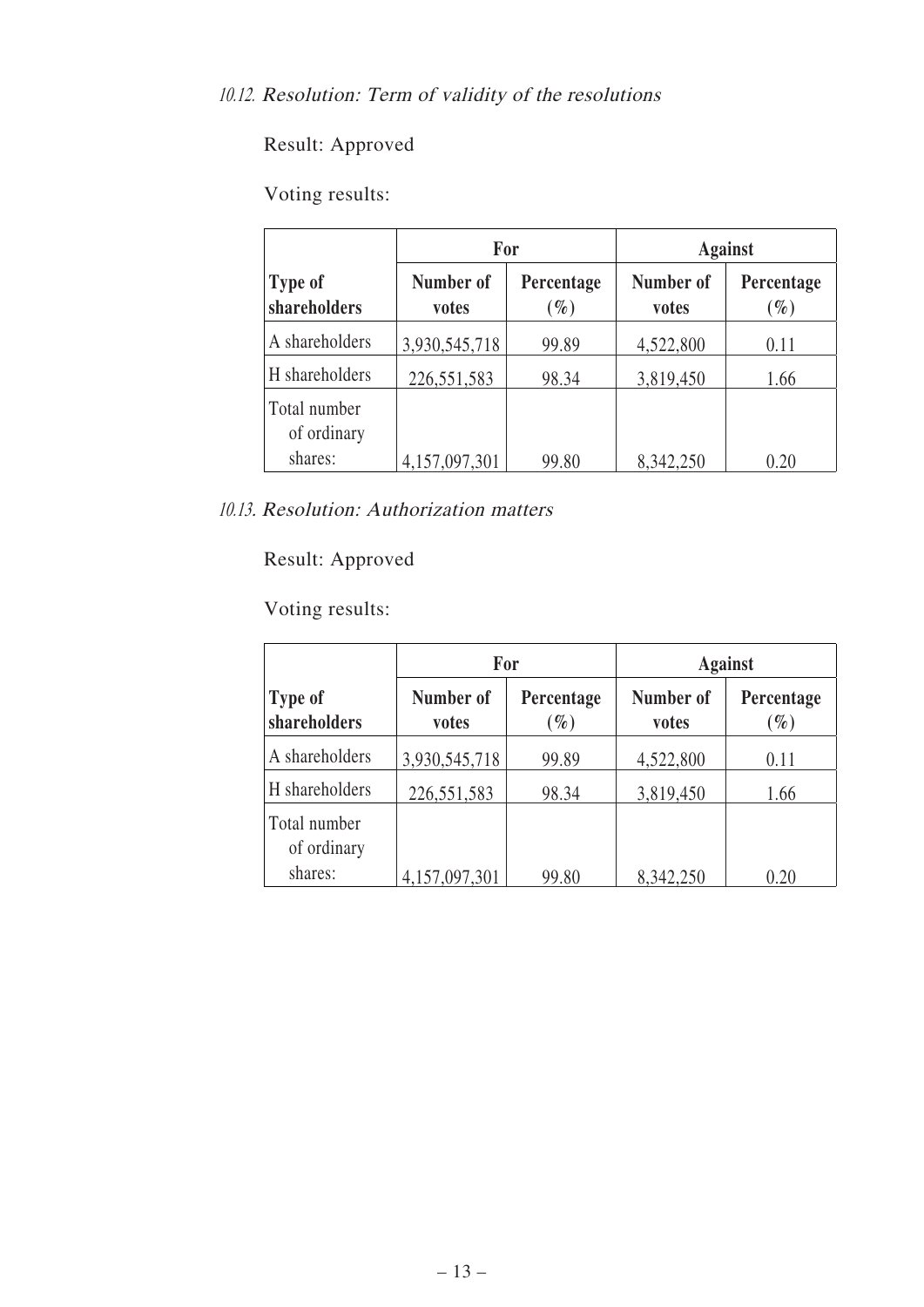### **11. Resolution: To consider and approve the proposed amendments to the Articles of Association and its Appendices**

Result: Approved

Voting results:

|                                     | For                |                      | <b>Against</b>     |                               |  |
|-------------------------------------|--------------------|----------------------|--------------------|-------------------------------|--|
| <b>Type of shareholders</b>         | Number of<br>votes | Percentage<br>$(\%)$ | Number of<br>votes | Percentage<br>$\mathscr{G}_o$ |  |
| A shareholders                      | 3,930,375,318      | 100.00               | 102,100            | 0.00                          |  |
| H shareholders                      | 226,551,583        | 98.34                | 3,819,450          | 1.66                          |  |
| Total number of<br>ordinary shares: | 4,156,926,901      | 99.91                | 3,921,550          | 0.09                          |  |

### **(II) Explanation regarding voting on the resolutions**

- 1. The resolutions of No. 10 and No. 11 at the AGM are special resolutions, which shall be approved by more than two-thirds of the voting rights held by the holders participating in the voting; the resolution No. 8 is in relation to related party transactions. Among the holders present at the meeting, Magang (Group) Holdings Co., Ltd., the related shareholder, and Magang Group Investment Ltd. held 3,664,749,615 shares of the Company as at the AGM record date, and have abstained from voting on this resolution.
- 2. Save as disclosed above, as at the date of the AGM, no shareholder entitled to attend the AGM was required to abstain from voting in favour of the resolution pursuant to Rule 13.40 of the Rules Governing the Listing of Securities on The Stock Exchange of Hong Kong Limited. There was no restriction on shareholders as to their votes on any resolution at the AGM, and no shareholder entitled to attend the AGM was required to vote only against the proposed resolutions at the AGM. Members present in person or by proxy were entitled to one vote for each share they held.
- 3. The work report of the Company's independent directors for the year of 2021 was also presented in the AGM.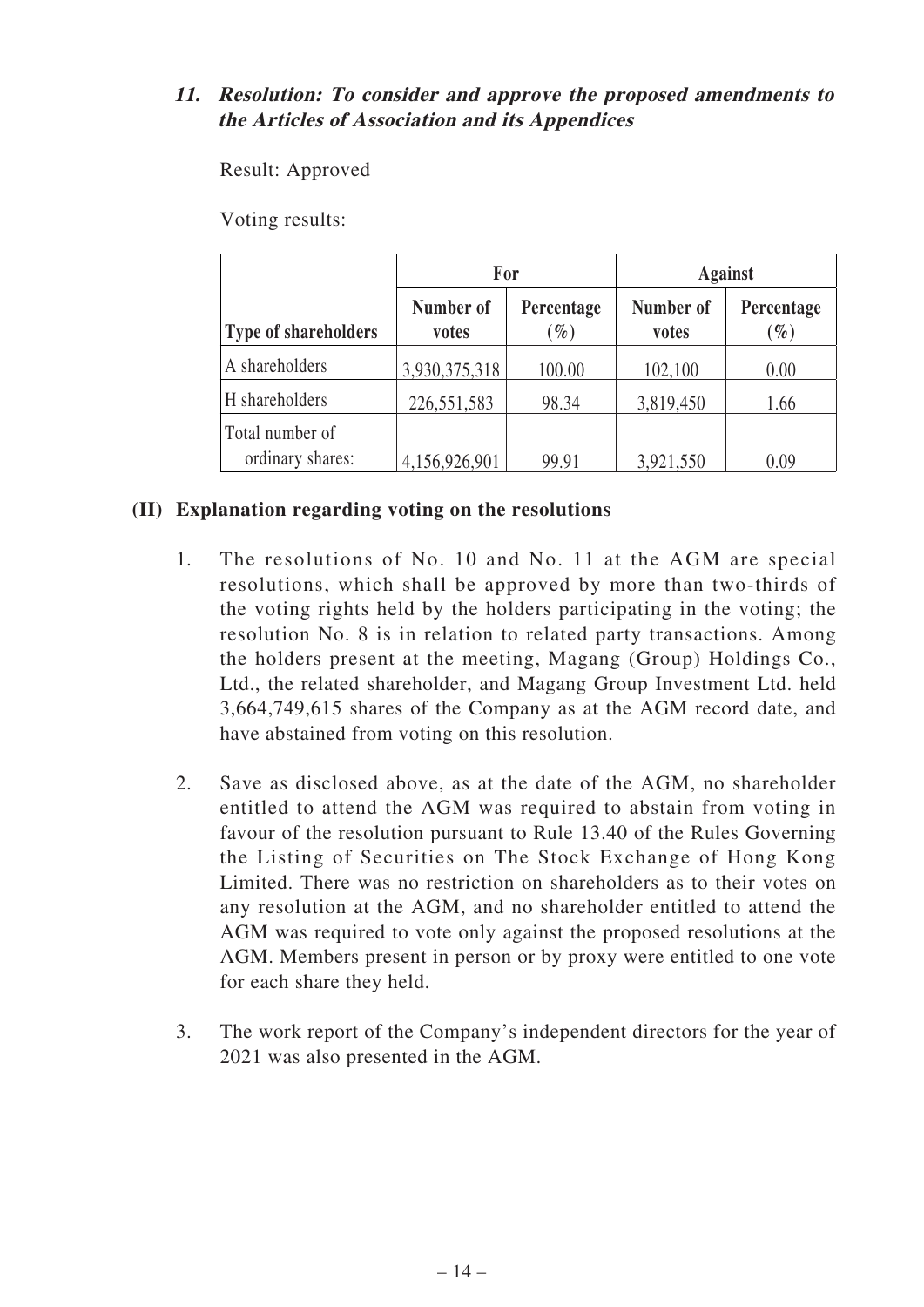#### **III. LAWYER ATTESTATION**

### **1.** Attesting law firm for the AGM: **Beijing Dentons Law Office LLP (Nanjing)**

Lawyers: Zhang Chengdong, Zhang Yiji

#### **2. Legal opinion after attestation:**

The convening and convocation procedures of the AGM were in accordance with the relevant laws and regulations and the Articles of Association of the Company.

The qualifications of the attendees at the AGM were lawful and valid.

The voting procedures and voting results were lawful and valid.

### **IV. DISTRIBUTION OF THE DIVIDEND**

As approved by the AGM, the Company will distribute final dividend of RMB0.35 per share (tax included) for the year ended 31 December 2021 to the shareholders of H shares whose names appear on the register of members in respect of H shares as of Monday, 4 July 2022.

#### **(I) Method for Distributing Dividends**

Pursuant to the stipulations of the Company's Articles of Association, dividends distributed by the Company to its shareholders shall be denominated in Renminbi ("**RMB**"). Dividends on A shares shall be paid in RMB while dividends on H shares shall be paid in Hong Kong dollars ("**HKD**"). The conversion formula shall be: dividend conversion price in HKD = dividends in RMB/average price of the central parity rates for one HKD against RMB published by the People's Bank of China during five working days prior to the date of the announcement of dividends. With respect to this dividend distribution, the average price of the central parity rates for one HKD against RMB published by the People's Bank of China during five working days prior to the date of the announcement of dividends, i.e. 23 June 2022, is: HKD1 against RMB0.853796. Therefore, the dividend per share payable to the Company's H-share shareholders before tax is HKD0.409934.

Pursuant to the stipulations of the Company's Articles of Association, the Company has entrusted Bank of China (Hong Kong) Trustees Limited as the receiving agent for H-share shareholders. Cheques for the Company's H-share dividends will be issued by the receiving agent and sent by ordinary mail to all H-share shareholders on 21 July 2022.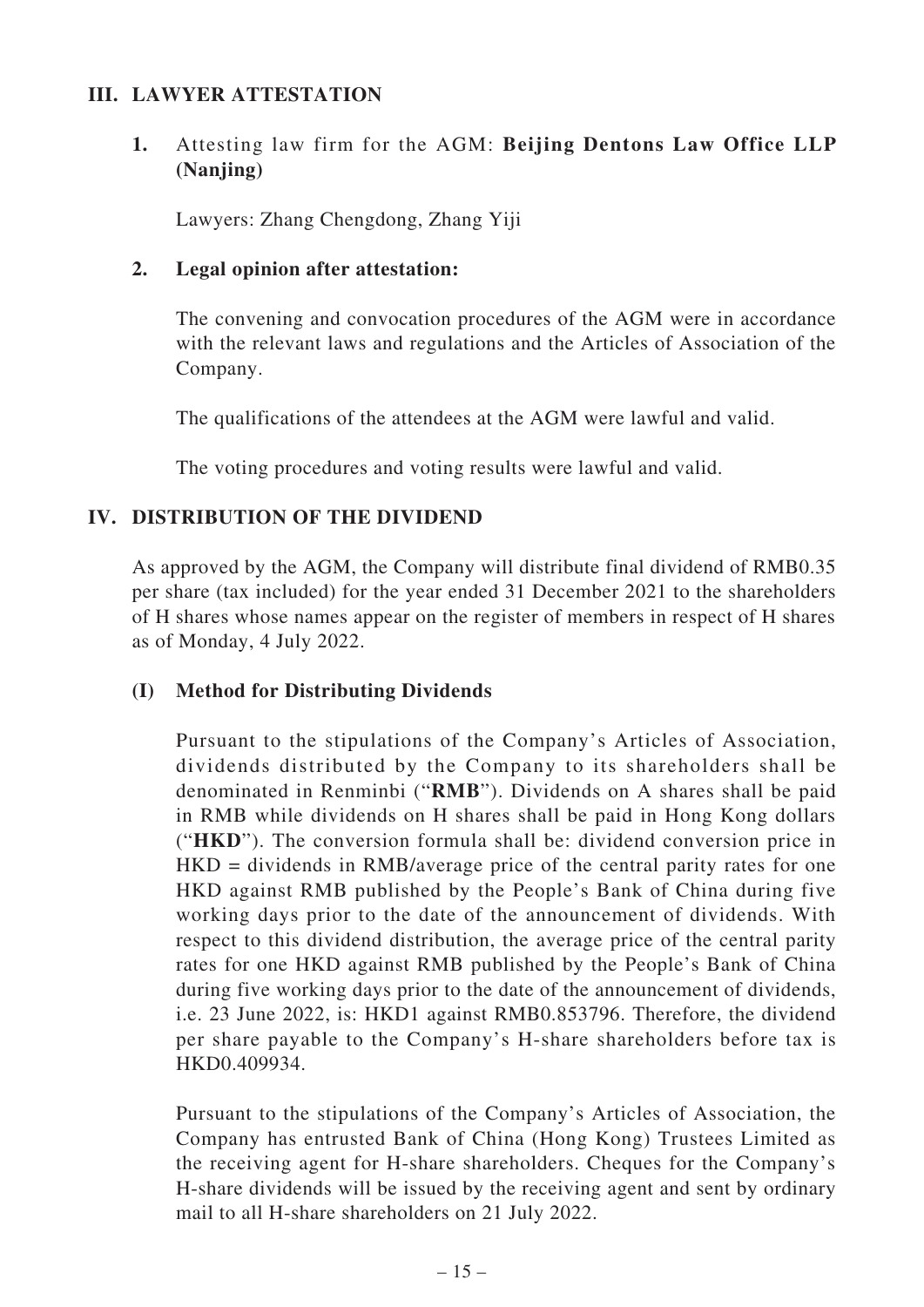For individuals and corporate investors in Mainland China investing in the H shares of the Company through Shanghai-Hong Kong Stock Connect, the Company has entered into an "Agreement on Distribution of Cash Dividends on H Shares Listed on the Hong Kong Stock Exchange" with the Shanghai Branch of China Securities Depository and Clearing Corporation Limited ("**CSDC Shanghai Branch**") to entrust CSDC Shanghai Branch to distribute relevant dividends. As an agent for the investors under Shanghai-Hong Kong Stock Connect, CSDC Shanghai Branch will receive all the relevant dividends distributed by the Company and distribute these dividends to the relevant investors under Shanghai-Hong Kong Stock Connect through its depository and clearing system.

For individuals and corporate investors in Mainland China investing in the H shares of the Company through Shenzhen-Hong Kong Stock Connect, the Company has entered into an "Agreement on Distribution of Cash Dividends on H Shares Listed on the Hong Kong Stock Exchange" with the Shenzhen Branch of China Securities Depository and Clearing Corporation Limited ("**CSDC Shenzhen Branch**") to entrust CSDC Shenzhen Branch to distribute relevant dividends. As an agent for the investors under Shenzhen-Hong Kong Stock Connect, CSDC Shenzhen Branch will receive all the relevant dividends distributed by the Company and distribute these dividends to relevant investors under Shenzhen-Hong Kong Stock Connect through its depository and clearing system.

The dates of share registration, the dates of dividend payment and other schedules for the investors under Shanghai-Hong Kong Stock Connect and Shenzhen-Hong Kong Stock Connect are the same as those for the Company's H-share shareholders. Cash dividends will be distributed in RMB.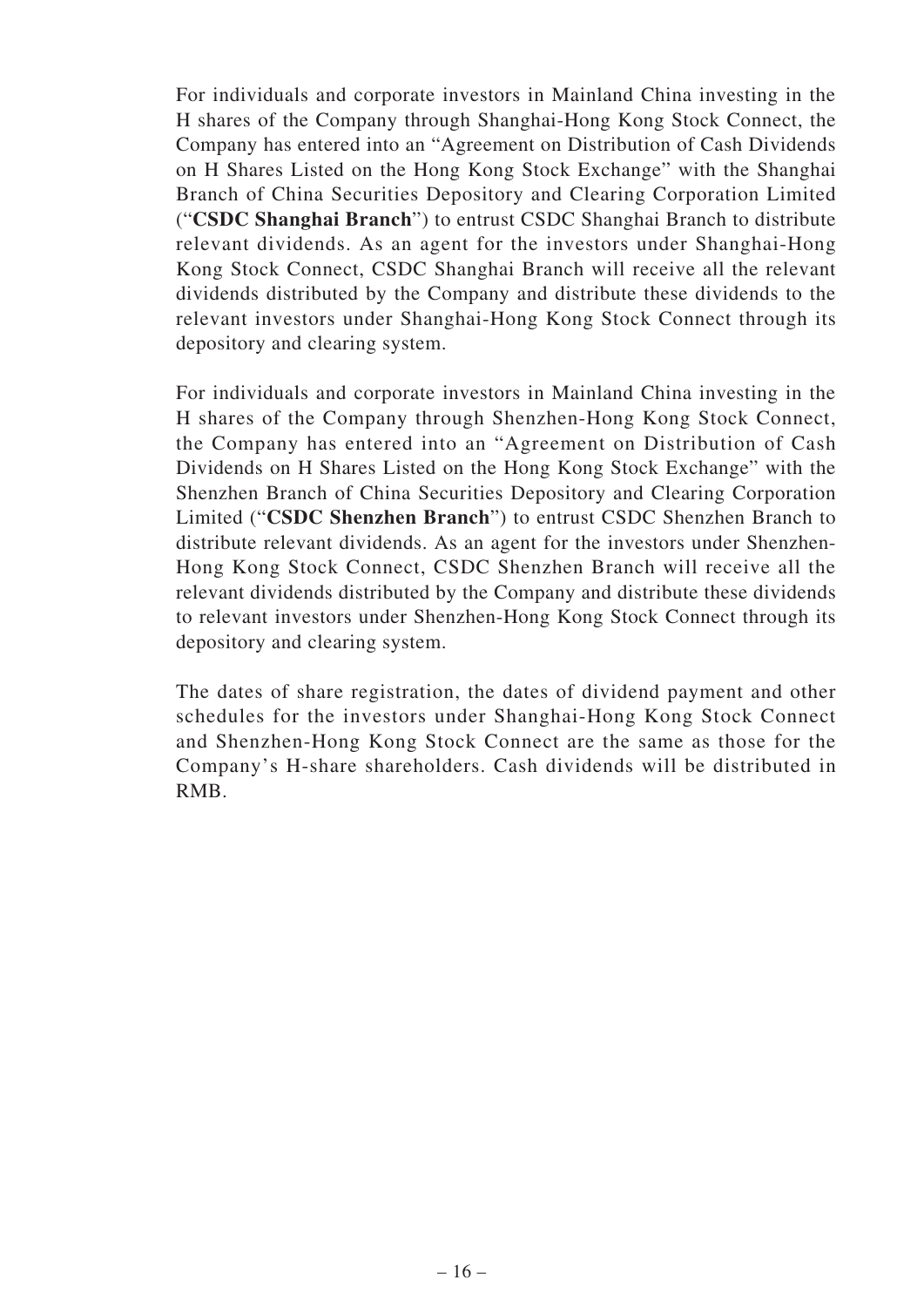#### **(II) Income Tax**

## **1. For H-share investors (other than those investors who invest, through Shanghai-Hong Kong Stock Connect or Shenzhen-Hong Kong Stock Connect, in the shares listed on the Hong Kong Stock Exchange)**

(1) Withholding of enterprise income tax for overseas non-resident corporate shareholders

Pursuant to the "Law of the People's Republic of China on Enterprise Income Tax" (《中 華 人 民 共 和 國 企 業 所 得 稅 法》), which took effect on 1 January 2008, and its Implementing Rules as well as relevant regulations, when the Company distributes the final dividends for 2021 to non-resident corporate shareholders whose names appear on the register of holders of H Shares on Monday, 4 July 2022, the Company is obliged to withhold and pay on behalf of such shareholders an enterprise income tax at a rate of 10%. Any shares registered in the name of a nonindividual shareholder, including Hong Kong Securities Clearing Company Nominees Limited, other nominees or trustees, or other organisations and groups, are deemed as shares held by nonresident corporate shareholders. As such, the dividends that they are entitled to are subject to an enterprise income tax at a rate of 10%.

(2) Withholding of individual income tax for overseas individual shareholders

Pursuant to the "PRC Individual Income Tax Law" (《中華人民 共 和 國 個 人 所 得 稅 法》), the "Implementation Regulations of the Individual Income Tax Law" (《中 華 人 民 共 和 國 個 人 所 得 稅 法 實 施 條 例》), the "Tentative Measures on Withholding and Payment of Individual Income Tax" (《個 人 所 得 稅 代 扣 代 繳 暫 行 辨 法》), the "Notice of the State Administration of Taxation in relation to the Administrative Measures on Preferential Treatment Entitled by Non-residents under Tax Treaties (Tentative)" (Guo Shui Fa [2009] No. 124) (《國 家 稅 務 總 局 關 於印發〈非居民享受稅收協定待遇管理辦法(試行)〉的通知》 (國稅發[2009]124號)) ("**Tax Treaties Notice**"), other relevant laws and regulations and the relevant rules promulgated by the State Administration of Taxation, the individual shareholders who hold the Company's H shares and whose names appear on the Company's register of H Shareholders ("**Individual H Shareholders**") on Monday, 4 July 2022 shall pay individual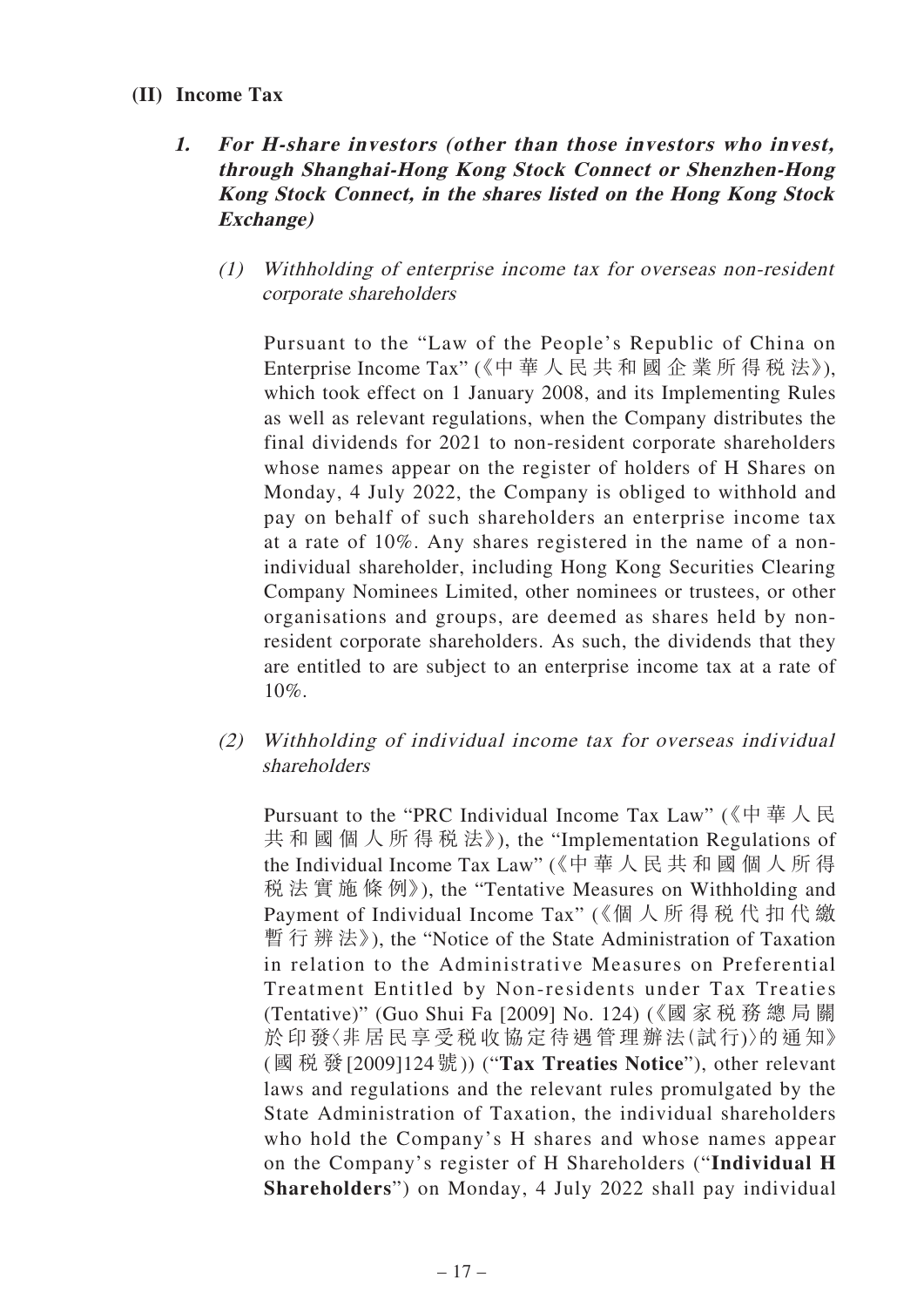income tax at a tax rate of 20% upon their receipt of distribution of dividend from the Company, which shall be withheld and paid by the Company on their behalf. However, the Individual H Shareholders may be entitled to certain tax preferential treatments pursuant to the tax treaties between the PRC and the countries in which the Individual H Shareholders are domiciled and the tax arrangements between Mainland China and Hong Kong (Macau). Detailed arrangements are as follows:

- For Individual H Shareholders who receive dividends and who are residents of Hong Kong or Macau, or for other residents of the countries/regions that have entered into a taxation agreement with China, under which dividends are subject to a rate of 10%, the Company will withhold individual income tax at a rate of 10% when it distributes dividends.
- For Individual H Shareholders who receive dividends and who are residents of the countries/regions that have entered into a taxation agreement with China, under which dividends are subject to a rate of less than 10%, the Company will withhold individual income tax at a rate of 10% temporarily when it distributes dividends. For individual shareholders whose names appear on the register of holders of H Shares, if they are residents of countries that have an agreement with China on a tax rate of less than 10%, they are advised to submit a power of attorney in writing and relevant application materials to the H-share registrar. After the Company forwards the same to the competent tax authority for review and approval, it can file an application for entitlement to the treatment under the relevant agreement on behalf of these shareholders pursuant to the relevant rules of the Chinese tax authorities.
- For Individual H Shareholders who receive dividends and who are residents of the countries/regions that have entered into a taxation agreement with China, under which dividends are subject to a rate of higher than 10% but lower than 20%, the Company will withhold individual income tax at the actual tax rate as stipulated under the relevant taxation agreement when it distributes dividends.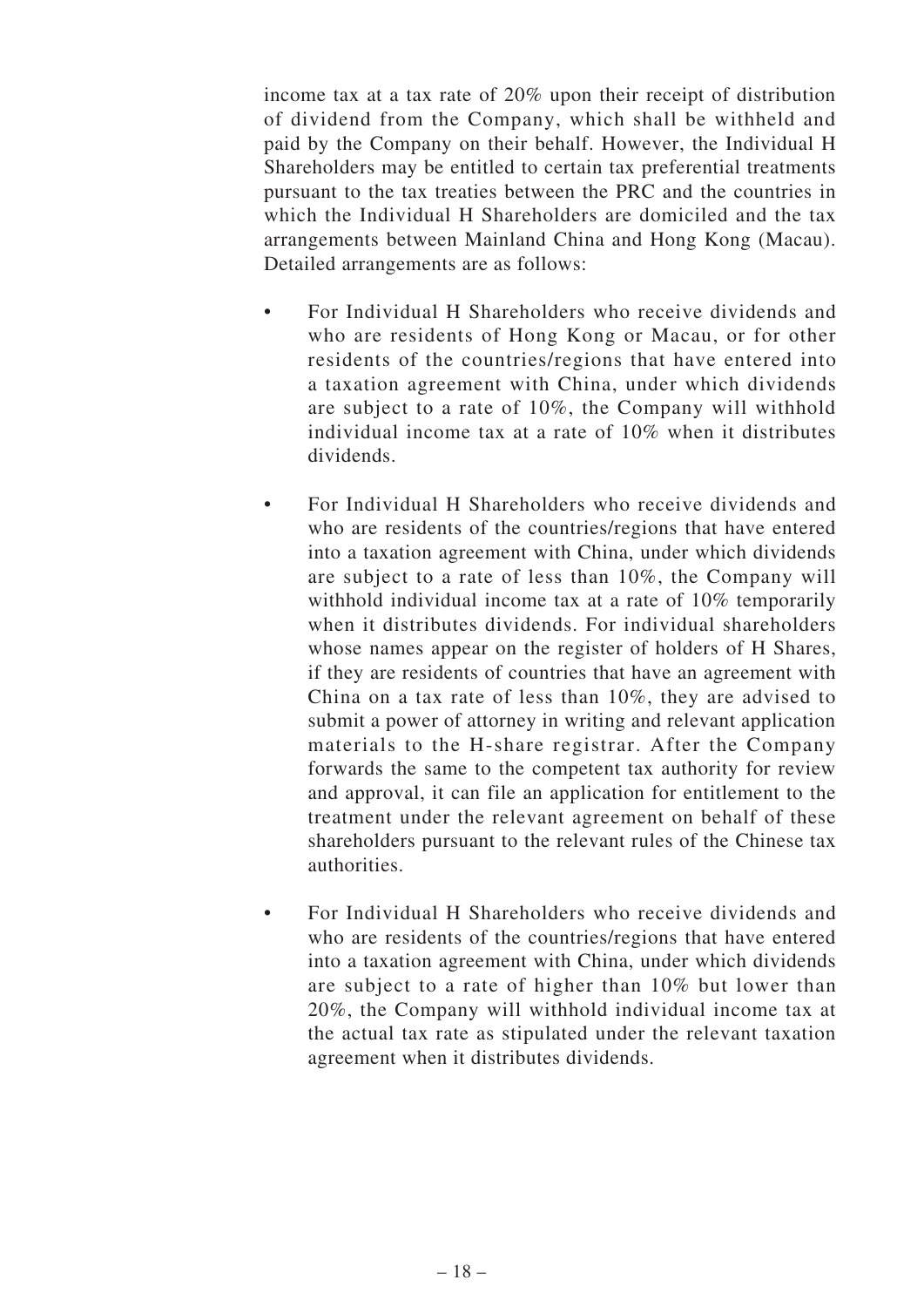• For Individual H Shareholders who receive dividends and who are residents of the countries/regions that have entered into a taxation agreement with China, under which dividends are subject to a rate of 20%; and for residents of countries/ regions without any taxation agreement with China, or for other circumstances, the Company will withhold individual income tax at a rate of 20% when it distributes dividends.

### **2. For investors who invest, through Shanghai-Hong Kong Stock Connect or Shenzhen-Hong Kong Stock Connect, in the shares listed on the Hong Kong Stock Exchange**

Pursuant to the relevant requirements in the "Notice on the Tax Policies Concerning the Pilot Program on an Interconnection Mechanism for Transactions in the Shanghai and Hong Kong Stock Markets ([2014] No. 81)" (《關 於 滬 港 股 票 市 場 交 易 互 聯 互 通 機 制 試 點 有 關 稅 收 政 策 的 通 知( 財 稅[2014]81號)》) and the "Notice on the Tax Policies Concerning the Pilot Program on an Interconnection Mechanism for Transactions in the Shenzhen and Hong Kong Stock Markets ([2016] No. 127)" (《關 於 深 港 股 票 市 場 交 易 互 聯 互 通 機 制 試 點 有 關 稅 收 政 策 的 通 知(財 稅[2016]127號)》) jointly published by the Ministry of Finance, State Administration of Taxation and China Securities Regulatory Commission of the PRC, the Company will withhold individual income tax at a rate of 20% on the dividends received by individual investors in Mainland China from the H shares which they invest in through Shanghai-Hong Kong Stock Connect or Shenzhen-Hong Kong Stock Connect, and which are listed on Hong Kong Stock Exchange. Reference shall be made to individual investor tax regulations for dividends received by securities investment funds in Mainland China from the shares which they invest in through Shanghai-Hong Kong Stock Connect or Shenzhen-Hong Kong Stock Connect, and which are listed on Hong Kong Stock Exchange. The Company does not withhold income taxes on dividends for corporate investors in Mainland China. The taxes payable shall be declared and paid by the corporate investors themselves.

The Company will make separate arrangements for the distribution of dividends to A-share shareholders and for relevant matters.